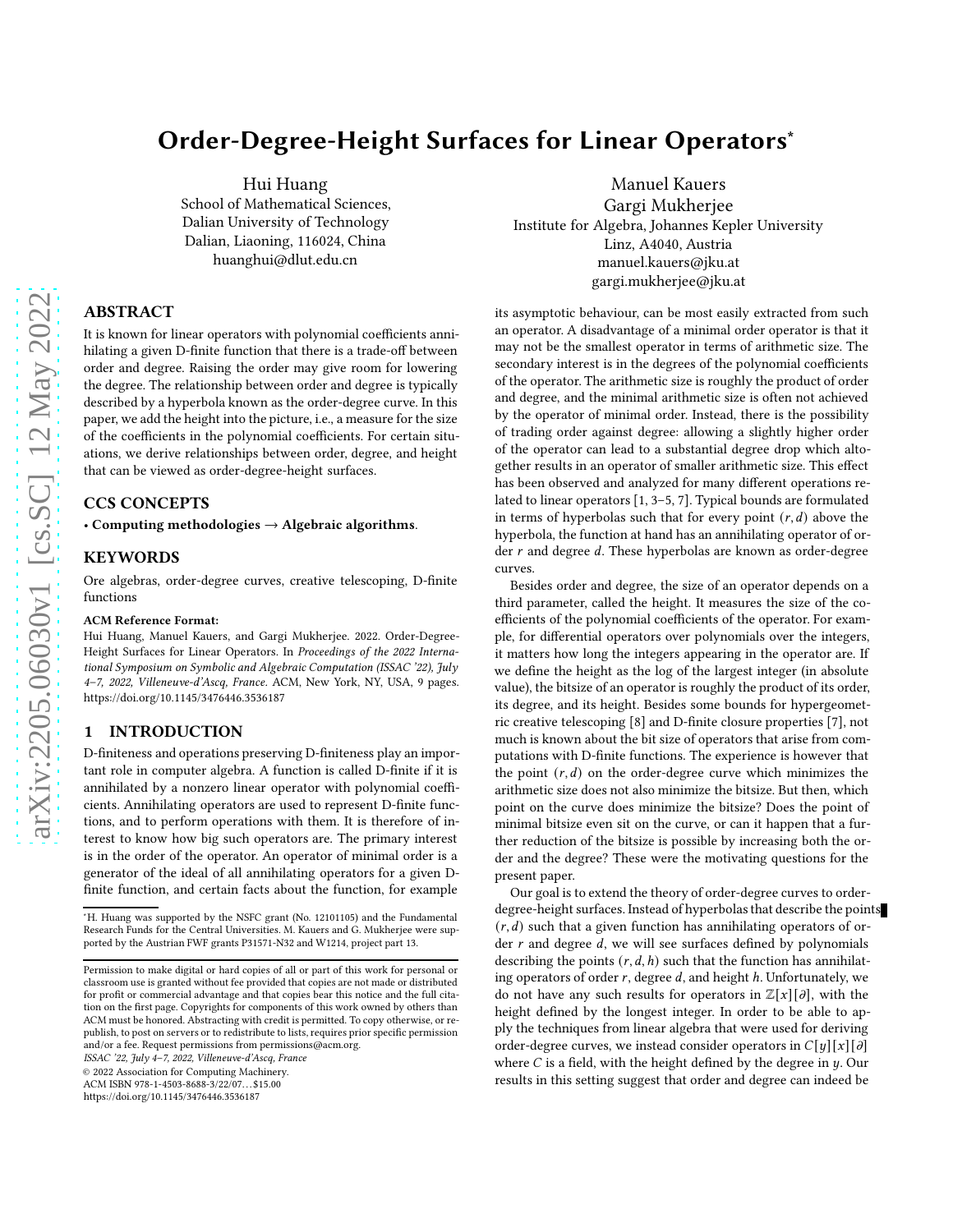traded against height, and experiments with actual operators confirm this qualitative prediction, even though our bounds quantitatively are not very tight. Some of our bounds are particularly bad for large orders *r*. While for a fixed degree and  $r \to \infty$ , we would usually expect a bound on the height that converges to a constant, two of our bounds grow quadratically in  $r$ . This may be an indication that the linear algebra approach which was used for deriving tight order-degree curves is not sufficient for deriving sharp orderdegree-height surfaces.

The remainder of the paper proceeds as follows. In Section [2,](#page-1-0) we provide background and basic notions required in the paper. We then derive order-degree-height surfaces for three different situations: (a) in Section [3](#page-1-1) for common left multiples of some given operators, extending the work of [\[7](#page-8-4)], (b) in Section [4](#page-2-0) for hypergeometric creative telescoping, extending the work of [\[4](#page-8-6)], and (c) in Section [5](#page-5-0) for contraction ideals of operators, extending the work of [\[3\]](#page-8-2). In all these cases, we derive polynomials  $p$  such that for all  $r, d, h$  with  $p(r, d, h) \geq 0$  there exists an operator of order r, degree  $d$ , and height  $h$  with the desired feature. The boundary of the region defined by this polynomial inequality is what we call the order-degree-height surface.

#### <span id="page-1-0"></span>2 NOTATION AND GENERAL ASSUMPTIONS

The notation  $R[\partial]$  already used in the introduction refers to an Ore algebra over the commutative ring  $R$ . Recall that such an Ore algebra is defined in terms of an endomorphism  $\sigma: R \to R$  and a  $\sigma$ -derivation  $\delta$ :  $R \to R$ , i.e., a map satisfying  $\delta(a+b) = \delta(a) + \delta(b)$ and  $\delta(ab) = \delta(a)b + \sigma(a)\delta(b)$  for all  $a, b \in R$ . The addition in  $R[\partial]$  is defined as for polynomials, and the multiplication in  $R[\partial]$ extends the multiplication on  $R$  through the commutation rule  $\partial a =$  $\sigma(a)\partial + \delta(a)$  ( $a \in R$ ). An element  $a$  of  $R$  is called a constant if  $\sigma(a) = a$  and  $\delta(a) = 0$ .

Canonical examples for Ore algebras include differential operators, where  $\sigma = id$  and  $\delta$  is a derivation on R, and difference operators, where  $\sigma$  is an automorphism on R and  $\delta = 0$ . Throughout this paper,  $R$  will be a ring of polynomials or rational functions in two variables *x*, *y* over a field *C* of characteristic zero, e.g.  $R = C[x, y]$ or  $R = C(x, y)$  or  $R = C(x)[y]$ , etc. We assume throughout that the elements of  $C[y]$  (and thus  $C(y)$ ) are constants. We further assume that  $\sigma$  is an automorphism of R,  $\sigma$  and  $\delta$  map polynomials to polynomials, and that they do not increase degrees. More precisely, we assume

$$
\deg_x(\sigma(f)) = \deg_x(f), \quad \deg_x(\delta(f)) \le \deg_x(f),
$$
  

$$
\deg_y(\sigma(f)) = \deg_y(f), \quad \deg_y(\delta(f)) \le \deg_y(f)
$$

for all  $f \in C[x, y]$ . This is true for example for differential operators with the derivation  $\delta = \frac{d}{dx}$  and for difference operators with the shift  $\sigma(x) = x + 1$ .

The order of an element  $L \in R[\partial]$  is defined as  $\deg_{\partial}(L)$ . The height of an element  $p \in C[x,y]$  is defined as  $\deg_y(p)$ , and  $\deg_x(p)$ is called its degree. The height/degree of a rational function  $p/q$  is defined as  $\deg(p) - \deg(q)$  (for  $\deg = \deg_y$  and  $\deg = \deg_x$ , respectively). If  $\sigma = id$  and  $\delta = \frac{d}{dx}$ , we write  $D_x$  instead of  $\partial$ , and if  $\sigma(x) = x + 1$  and  $\delta = 0$ , we write  $S_x$  instead of  $\partial$ .

Elements of an Ore algebra  $R[\partial]$  can be interpreted as operators. A function space F for  $R[\partial]$  is defined as a left  $R[\partial]$ -module. For

a fixed  $f \in F$ , the set of all  $L \in R[\partial]$  with  $L \cdot f = 0$  forms a left ideal of  $R[\partial]$ , called the annihilator of f. As we will only consider left ideals in this paper, we will drop the attribute 'left' from now on. If R is a field, then  $R[\partial]$  is a left-Euclidean domain, so every ideal is generated by a single element. In this case, any nonzero ideal element of minimal order can serve as a generator. We call such elements minimal. They are pairwise associate, i.e., any two minimal elements of an ideal are left-R-multiples of each other.

#### <span id="page-1-1"></span>3 COMMON LEFT MULTIPLES

A common left multiple of some operators  $L_1, \ldots, L_n \in R[\partial]$  is an operator  $L \in R[\partial]$  such that there exist operators  $M_1, \ldots, M_n \in$  $R[\partial]$  with  $L = M_1 L_1 = \cdots = M_n L_n$ . If  $L_1, \ldots, L_n$  are annihilating operators of certain functions  $f_1, \ldots, f_n$ , then L is an annihilator for every *C*-linear combination  $\alpha_1 f_1 + \cdots + \alpha_n f_n$  of these functions. Bounds on orders and degrees of common left multiples were given in [\[2](#page-8-7)]. An order-degree curve for this case has appeared in [\[7](#page-8-4)]. Continuing the discussion in Section 2.2 of [\[7\]](#page-8-4), we provide an order-degree-height surface describing the shapes of common left multiples of  $L_1, \ldots, L_n$ .

<span id="page-1-2"></span>THEOREM 1. Let  $L_1, \ldots, L_n \in C[x, y][\partial]$  and let  $r_\ell = \deg_\partial(L_\ell)$ ,  $d_{\ell} = \deg_x(L_{\ell}), h_{\ell} = \deg_y(L_{\ell})$  for  $\ell = 1, \ldots, n$ . Let  $r, d, h \in \mathbb{N}$  be such that

$$
(r+1)(d+1)(h+1)
$$
  

$$
-(r+1)(d+1)\sum_{\ell=1}^{n} h_{\ell} + (h+1)\sum_{\ell=1}^{n} r_{\ell}d_{\ell}
$$
  

$$
-(r+1)(h+1)\sum_{\ell=1}^{n} d_{\ell} + (d+1)\sum_{\ell=1}^{n} r_{\ell}h_{\ell}
$$
  

$$
-(d+1)(h+1)\sum_{\ell=1}^{n} r_{\ell} + (r+1)\sum_{\ell=1}^{n} d_{\ell}h_{\ell} - \sum_{\ell=1}^{n} r_{\ell}d_{\ell}h_{\ell} > 0.
$$

Then there exists a common left multiple of  $L_1, \ldots, L_n$  in  $C[x, y][\partial]$ of order at most r, degree at most d, and height at most h.

PROOF. Make an ansatz for  $n$  operators

$$
M_{\ell} = \sum_{i=0}^{r-r_{\ell}} \sum_{j=0}^{d-d_{\ell}} \sum_{k=0}^{h-h_{\ell}} m_{i,j,k,\ell} y^{k} x^{j} \partial^{i}
$$

with undetermined coefficients  $m_{i,j,k,\ell}$  and equate the coefficients of  $M_{\ell}L_{\ell}$  for  $\ell = 1, ..., n$  to each other in order to obtain a common left multiple of the desired shape. This leads to

$$
\sum_{\ell=1}^n \sum_{i=0}^{r-r_\ell} \sum_{j=0}^{d-d_\ell} \sum_{k=0}^{h-h_\ell} 1
$$

variables and  $(n-1)(r+1)(d+1)(h+1)$  equations. If r, d, h are as in the statement of the theorem, the linear system has more variables than equations and therefore a nonzero solution.

In the proof of the theorem, not only the input and output operators are restricted to  $C[x, y][\partial]$ , but also the multipliers  $M_1, \ldots, M_n$ . In general, allowing the  $M_1, \ldots, M_n$  to be in  $C(x, y)[\partial]$  can lead to common multiples of lower degree or height.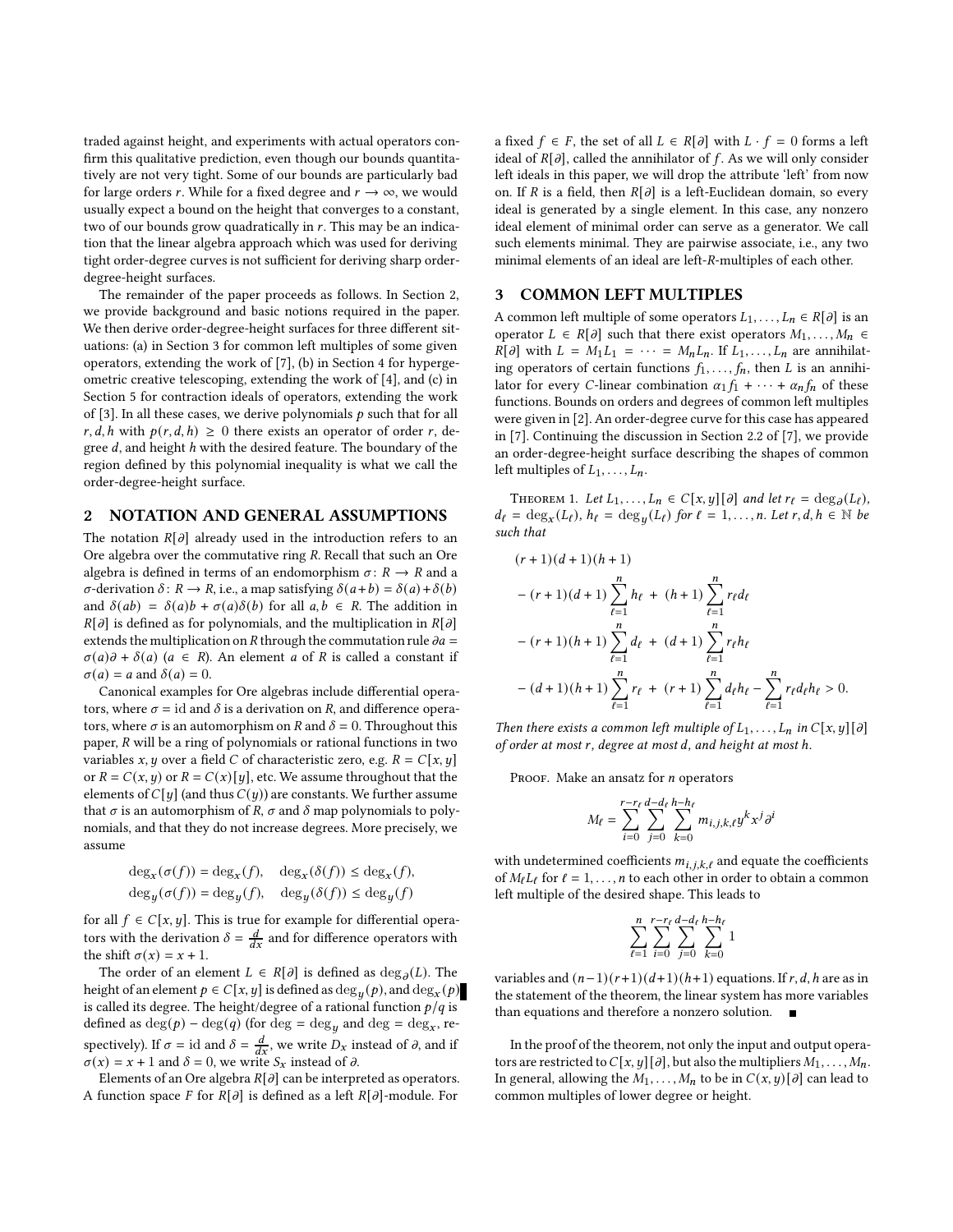EXAMPLE 2. We consider two randomly chosen operators  $L_1, L_2 \in$  $\mathbb{Q}[x, y][D_x]$  with  $\deg_{D_x}(L_1) = 2$ ,  $\deg_{D_x}(L_2) = 1$ ,  $\deg_x(L_1) = 1$ ,  $\deg_x(L_2) = 2$ ,  $\deg_y(L_1) = 1$ ,  $\deg_y(L_2) = 1$ . In the following table, we compare the actual sizes of common left multiples of  $L_1, L_2$  with the sizes predicted by Thm. [1.](#page-1-2) A table entry  $u|v$  in column  $r$  and row d means that Thm. [1](#page-1-2) predicts a common multiple of order  $r$ , degree  $d$ and any height  $h \ge u$ , and for the specific operators  $L_1, L_2$  we found a common multiple of order r, degree d, and height  $h = v$ . The common multiples were computed in  $C(x, y)[D_x]$ . A dot means that no operator of the respective order and degree was found or predicted. In this experiment, Thm. [1](#page-1-2) predicts orders and degrees correctly but the bound on the height overshoots. At the same time, it does at least qualitatively reflect the effect that increasing both  $r$  and  $d$  makes it possible to decrease ℎ. We have repeated the experiment with operators  $L_1, L_2$  of some other shapes and always found a similar conclusion. Note that in this particular example, Thm. [1](#page-1-2) also rightly predicts the symmetry w.r.t.  $r$  and  $d$ .

| d                |                                |                |      |       |       |      |     |      |      |      |   |
|------------------|--------------------------------|----------------|------|-------|-------|------|-----|------|------|------|---|
| 10               | ٠١.<br>٠١٠                     | ٠١٠            | 15 5 | 6 4   | 4 3   | 3 3  | 3 3 | 3 3  | 3 2  | 3 2  |   |
| 9                | $\cdot \cdot$<br>$\cdot \cdot$ | ٠ ۰            | 21 5 | 6 5   | 4 4   | 4 3  | 3 3 | 3 3  | 3 3  | 3 2  |   |
| 8                | $\cdot$ .<br>$\cdot \cdot$     | ٠ .            | 37 5 | 7 5   | 5 4   | 4 3  | 3 3 | 3 3  | 3 3  | 3 3  |   |
| 7                | ٠١.<br>٠١.                     | ٠١.            | ٠ .  | 9 6   | 5 4   | 4 3  | 4 3 | 3 3  | 3 3  | 3 3  |   |
| 6                | ٠١.<br>٠١.                     | ٠١.            | ٠١.  | 12 8  | 7 5   | 5 4  | 4 3 | 4 3  | 4 3  | 3 3  |   |
| 5                | ٠١.<br>٠١.                     | ٠١.            | ٠ .  | 31 19 | 10 7  | 7 5  | 5 4 | 5 4  | 4 4  | 4 3  |   |
| 4                | ٠١.<br>٠١.                     | ٠١.            | ٠ .  | ٠ .   | 31 19 | 12 8 | 9 6 | 7 5  | 6 5  | 6 4  |   |
| 3                | $\cdot$ $\vert$ .<br>٠ .       | ٠ .            | ٠ .  | ٠ŀ    | ٠ .   | ٠ .  | ٠ . | 37 5 | 21 5 | 15 5 |   |
| $\overline{2}$   | $\cdot$ .<br>٠١.               | .  .           | ٠١.  | ٠ .   | ٠١.   | ٠ .  | ٠١. | ٠ .  | ٠١.  | ٠ .  |   |
| 1                | ٠١.<br>٠١.                     | ٠١.            | ٠١.  | ٠ .   | ٠١.   | ٠ ۰  | ٠١. | ٠١.  | ٠١.  | ٠ .  |   |
| $\boldsymbol{0}$ | ٠١٠<br>٠.                      | ٠١.            | ٠١٠  | ٠ .   | ٠Ι.   | ٠١.  | ٠١٠ | ٠١٠  | ٠١.  | ٠ .  |   |
|                  | 0                              | $\overline{2}$ | 3    | 4     | 5     | 6    | 7   | 8    | 9    | 10   | Y |
|                  |                                |                |      |       |       |      |     |      |      |      |   |

# <span id="page-2-0"></span>4 CREATIVE TELESCOPING

In this section, we consider bivariate proper hypergeometric terms and aim at describing the relationships between orders, degrees and heights for their telescopers. Bounds on these three quantities have been given in [\[4,](#page-8-6) [8](#page-8-5), [10](#page-8-8)]. An order-degree curve for this case was also provided in [\[4](#page-8-6)].We will closely follow the discussion in [\[4\]](#page-8-6) and further extend the curve to an order-degree-height surface.

In this respect, we need to generalize all related notions introduced previously to the bivariate case. Let  $k$  be a new variable distinct from the two variables  $x, y$  and let  $C(x, y, k)$  be the field of rational functions in  $x, y, k$ . Let  $S_x$  and  $S_k$  denote the difference operators on  $C(x, y, k)$  defined by

$$
S_x(f(x, y, k)) = f(x + 1, y, k) \text{ and } S_k(f(x, y, k)) = f(x, y, k + 1)
$$

for any rational function  $f \in C(x, y, k)$ . Clearly,  $S_x$  and  $S_k$  commute with each other and leave elements in  $C(y)$  fixed.

We will be considering some extension field  $E$  of  $C(x, y, k)$  on which difference operators  $S_x$  and  $S_k$  can be naturally extended. A hypergeometric term with respect to  $x, k$  is a nonzero element H of such an extension field E with  $S_x(H)/H \in C(x, y, k)$  and  $S_k(H)/H \in C(x, y, k)$ . We are particularly interested in proper hypergeometric terms, that is, hypergeometric terms which can be rewritten in the following form

<span id="page-2-1"></span>
$$
H = p\alpha^{x} \beta^{k} \prod_{m=1}^{M} \frac{\Gamma(a_{m}x + a'_{m}k + a''_{m})\Gamma(b_{m}x - b'_{m}k + b''_{m})}{\Gamma(a_{m}x + u'_{m}k + u''_{m})\Gamma(b_{m}x - v'_{m}k + v''_{m})}, \quad (1)
$$

where  $p \in C[x, y, k] \setminus \{0\}, \alpha, \beta \in C[y] \setminus \{0\}, M \in \mathbb{N}, a_m, a'_m, b_m, b'_m$ ,  $u_m, u'_m, v_m, v'_m \in \mathbb{N}, a''_m, b''_m, u''_m, v''_m \in C[y].$ 

Let  $H$  be a proper hypergeometric term of the form [\(1\)](#page-2-1). The method of creative telescoping consists in finding polynomials  $c_0, c_1, \ldots, c_r \in \mathbb{R}$  $C[x, y]$ , not all zero, and a rational function  $q \in C(x, y, k)$  such that

$$
c_0H + c_1S_x(H) + \cdots + c_rS_x^r(H) = S_k(gH) - gH.
$$

If  $c_0, c_1, \ldots, c_r$  and g are as above, then we say that the operator  $L = c_0 + c_1 S_x + \cdots + c_r S_x^r \in C[x, y][S_x]$  is a telescoper for H and g is a certificate for  $L$  (and  $H$ ). According to the fundamental lemma in  $[11]$ , the term  $H$  always admits a telescoper. All telescopers for *H* form an ideal in  $C[x, y][S_x]$ .

The main task of this section is to derive a surface in the  $(r, d, h)$ space which indicates that for every integer point  $(r, d, h)$  above the surface, there is a telescoper for  $H$  of order  $r$ , degree  $d$  and height *h*. Following [\[4](#page-8-6)], we make a case distinction between nonrational input and rational input.

#### 4.1 The non-rational case

In this subsection, we assume that the following holds.

<span id="page-2-2"></span>CONVENTION 3. Let H be a proper hypergeometric term of the form [\(1\)](#page-2-1), and assume that H cannot be split into  $H = fH_0$  for  $f \in$  $C(x, y, k)$  and another proper hypergeometric term  $H_0$  with  $S_k(H_0)/H_0 =$ 1.

Informally speaking, the above assumption excludes those terms of the form [\(1\)](#page-2-1) in which  $\beta = 1$  and every Γ-term involving k can be cancelled against another one up to some rational function. Those exceptional terms are treated separately in Section [4.2](#page-4-0) below.

With Convention [3,](#page-2-2) for any rational function  $q \in C(x, y, k)$  ${0}$ , we know that  $gH$  cannot be split into the indicated way either. In particular,  $S_k(gH)/(gH) \neq 1$ , that is,  $S_k(gH) - gH \neq 0$ . As a consequence, whenever the pair  $(L, q)$  with  $L \in C[x, y][S_x]$  and  $g \in C(x, y, k) \setminus \{0\}$  is such that  $L(H) = S_k(gH) - gH$ , we can guarantee that  $L$  is not the zero operator. Thus, in the sequel of this subsection, we need not worry about this requirement any more.

The main idea we are using for analysis is the same as [\[4](#page-8-6), [10](#page-8-8)], that is, to go through steps of Zeilberger's algorithm [\[12\]](#page-8-10) literally when applied to the given proper hypergeometric term  $H$ , and then reduce the problem of computing a telescoper to solving a homogeneous system of linear equations over  $C$ , which will have a nontrivial solution whenever it is underdetermined.

With Convention [3,](#page-2-2) for any integer  $m$  with  $1 \le m \le M$ , define

$$
A_m = a_m x + a'_m k + a''_m, \quad B_m = b_m x - b'_m k + b''_m,
$$
  

$$
U_m = u_m x + u'_m k + u''_m, \quad V_m = v_m x - v'_m k + v''_m.
$$

For  $p \in C[x, y, k]$  and  $m \in \mathbb{N}$ , let  $p^{\overline{m}} = p(p + 1) \dots (p + m - 1)$ with the conventions  $p^0 = 1$  and  $p^1 = p$ . For an operator  $L =$  $c_0 + c_1 S_x + \cdots + c_r S_x^r \in C[x, y][S_x]$ , we then have

$$
\begin{split} &L(H)=\sum_{i=0}^{r}c_{i}\alpha^{i}\frac{S_{x}^{i}(\boldsymbol{p})}{\boldsymbol{p}}\prod_{m=1}^{M}\frac{A_{m}^{\overline{ia_{m}}}B_{m}^{\overline{ib_{m}}} }{U_{m}^{\overline{iu_{m}}}V_{m}^{\overline{iv_{m}}} }H \\ &=\left(\sum_{i=0}^{r}c_{i}\alpha^{i}S_{x}^{i}(\boldsymbol{p})\prod_{m=1}^{M}P_{i,m}\right)\alpha^{x}\beta^{k}\prod_{m=1}^{M}\frac{\Gamma(A_{m})\Gamma(B_{m})}{\Gamma(U_{m}+ru_{m})\Gamma(V_{m}+rv_{m})}, \end{split}
$$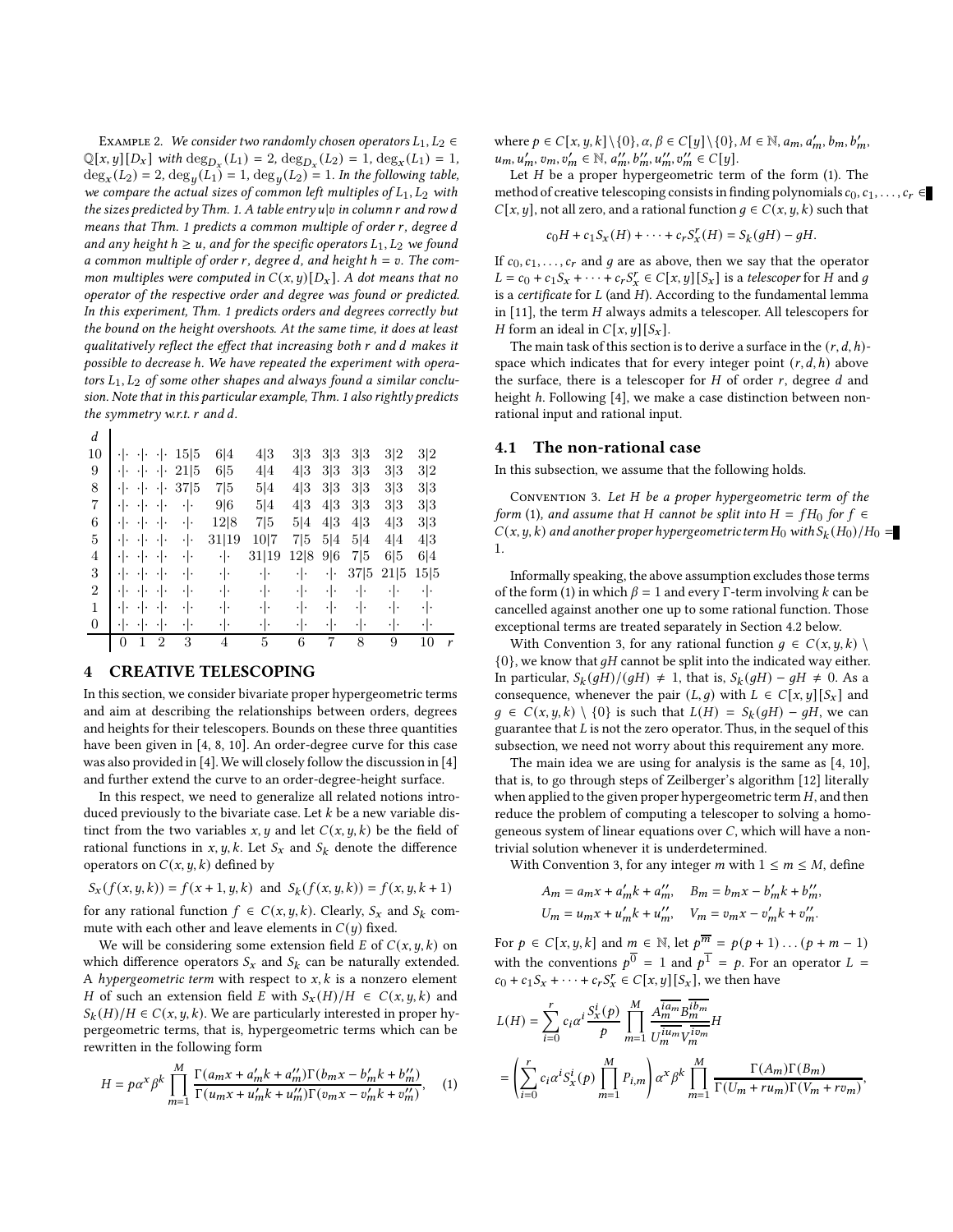where

$$
P_{i,m}=A_m^{\overline{ia_m}}B_m^{\overline{ib_m}}(U_m+iu_m)^{\overline{(r-i)u_m}}(V_m+iv_m)^{\overline{(r-i)v_m}}.
$$

We can write

<span id="page-3-0"></span>
$$
\frac{S_k(L(H))}{L(H)} = \frac{S_k(P)}{P} \frac{Q}{S_k(R)},
$$
\n(2)

where

$$
P = \sum_{i=0}^{r} c_i \alpha^i S_x^i(p) \prod_{m=1}^{M} P_{i,m},
$$
 (3)

$$
Q = \beta \prod_{m=1}^{M} A_m^{\overline{a'_m}} (V_m + r v_m - v'_m)^{\overline{v'_m}}, \tag{4}
$$

$$
R = \prod_{m=1}^{M} (U_m + ru_m - u'_m)^{\overline{u'_m}} B_m^{\overline{b'_m}}.
$$
 (5)

A remarkable feature of this decomposition is that the undetermined coefficients  $c_0, \ldots, c_r$  only appear linearly in the polynomial  $P$  and yet do not appear at all in the polynomials  $Q$ ,  $R$ . Depending on the actual values of the parameters appearing in  $H$ , the decom-position [\(2\)](#page-3-0) may or may not satisfy the condition  $gcd(Q, S_k^i(R)) =$ 1 for all  $i \in \mathbb{N}$ , and thus the corresponding equation

<span id="page-3-1"></span>
$$
P = QS_k(Y) - RY \tag{6}
$$

is not necessarily the true Gosper equation. However, even in this case, it only means that some solutions may be overlooked, and any nontrivial solution  $Y \in C(x, y)[k]$  to this equation will still give rise to a correct telescoper for  $H$  and a certificate. Since our main interest lies in bounding the size of telescopers, it is sufficient to investigate under which circumstances the equation [\(6\)](#page-3-1) with the above choices of  $P$ ,  $Q$ ,  $R$  has a solution.

We proceed by performing a coefficient comparison between both sides of [\(6\)](#page-3-1) with respect to powers of  $x$ ,  $y$  and  $k$ , rather than merely with respect to powers of  $k$  as in [\[10\]](#page-8-8) or powers of  $x$ ,  $k$  as in  $[4]$ , yielding a linear system over  $C$ . In order to better express the number of variables and equations in this system, we make the following notational convention.

<span id="page-3-2"></span>Convention 4. With Convention [3,](#page-2-2) let  $\mathcal{L}_{\text{max}} = \mathcal{L}_{\text{max}} - \mathcal{L}_{\text{max}}$ 

$$
\vartheta_x = \deg_x(p), \quad \vartheta_y = \deg_y(p), \quad \vartheta_k = \deg_k(p),
$$
  
\n
$$
\mu = \max \Big\{ \sum_{m=1}^M (a_m + b_m), \sum_{m=1}^M (u_m + v_m) \Big\},
$$
  
\n
$$
v = \max \Big\{ \sum_{m=1}^M (a'_m + v'_m), \sum_{m=1}^M (u'_m + b'_m) \Big\},
$$
  
\n
$$
\xi = \max \Big\{ \deg_y(\alpha) + \sum_{m=1}^M (a_m \deg_y(A_m) + b_m \deg_y(B_m)),
$$
  
\n
$$
\sum_{m=1}^M (u_m \deg_y(U_m) + v_m \deg_y(V_m)) \Big\},
$$
  
\n
$$
\eta = \max \Big\{ \deg_y(\beta) + \sum_{m=1}^M (a'_m \deg_y(A_m) + v'_m \deg_y(V_m)),
$$
  
\n
$$
\sum_{m=1}^M (u'_m \deg_y(U_m) + b'_m \deg_y(B_m)) \Big\}.
$$

<span id="page-3-5"></span><span id="page-3-3"></span>Note that these parameters are all nonnegative integers which only depend on  $H$  but not on  $r$ ,  $d$  or  $h$ .

<span id="page-3-7"></span><span id="page-3-6"></span>LEMMA 5. With Convention [4,](#page-3-2) let d and h be the degree and height of L, respectively. Then

$$
\deg_x(P) \leq d + \vartheta_x + r\mu, \quad \deg_y(P) \leq h + \vartheta_y + r\xi,
$$
  
and 
$$
\deg_k(P) \leq \vartheta_k + r\mu.
$$

As a consequence,  $P$  contains at most

<span id="page-3-4"></span>
$$
(d + \partial_x + r\mu + 1)(h + \partial_y + r\xi + 1)(\partial_k + r\mu + 1)
$$
 (7)

nonzero monomials in terms of  $x, y, k$ .

PROOF. Observe that

$$
\begin{aligned} \deg_x(c_i)&\leq d,\quad \deg_y(c_i)\leq h,\quad \deg_k(c_i)=0,\\ \deg_x(P_{i,m})&\leq i a_m+ib_m+(r-i)u_m+(r-i)v_m,\\ \deg_y(P_{i,m})&\leq i a_m\deg_y(A_m)+ib_m\deg_y(B_m)\\ &+(r-i)u_m\deg_y(U_m)+(r-i)v_m\deg_y(V_m),\\ \deg_k(P_{i,m})&\leq i a_m+ib_m+(r-i)u_m+(r-i)v_m \end{aligned}
$$

for all  $i = 0, \ldots, r$  and  $m = 1, \ldots, M$ . The lemma follows from [\(3\)](#page-3-3).  $\blacksquare$ 

As suggested in [\[4\]](#page-8-6), the degrees of  $Y$  in  $x$ ,  $y$  and  $k$  will be chosen in such a way that  $QS_k(Y) - RY$  only contains monomials which are expected to occur in  $P$ , so that no additional equations will appear.

<span id="page-3-8"></span>LEMMA 6. With Convention [4,](#page-3-2) assume that  $Y \in C[x, y, k]$  satisfies

$$
\deg_x(Y) \le \deg_x(P) - \nu, \quad \deg_y(Y) \le \deg_y(P) - \eta,
$$
  
and 
$$
\deg_k(Y) \le \deg_k(P) - \nu.
$$

Then the number of nonzero monomials in terms of  $x, y, k$  appearing in  $P - (QS_k(Y) - RY)$  is bounded by the integer defined in [\(7\)](#page-3-4).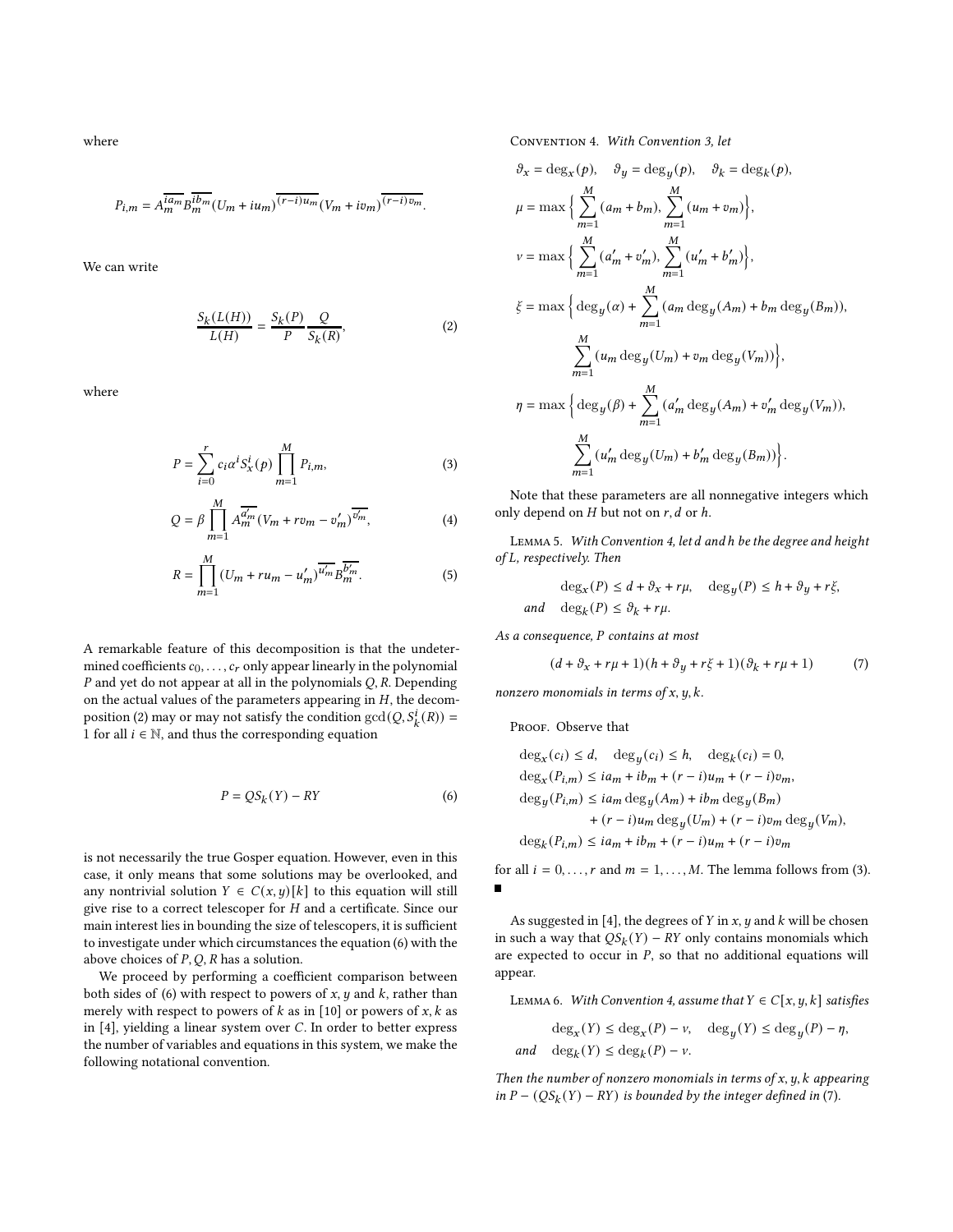PROOF. It follows from [\(4\)](#page-3-5) and [\(5\)](#page-3-6) that

 $\max\{\text{deg}_x(Q),\text{deg}_x(R)\} = \max\{\text{deg}_k(Q),\text{deg}_k(R)\} = v,$ and  $\max{\deg_y(Q), \deg_y(R)} = \eta$ .

Thus the degrees of  $P - (QS_k(Y) - RY)$  in x, y, k are bounded above by those of *P*, yielding the assertion by Lemma [5.](#page-3-7)  $\blacksquare$ 

Now we are ready to present the main result of this subsection, which can be viewed as a natural generalization of the orderdegree curve from [\[4](#page-8-6), Theorem 5].

<span id="page-4-1"></span>THEOREM 7. With Convention [4,](#page-3-2) let r, d,  $h \in \mathbb{N}$  be such that  $d +$  $\vartheta_x + r\mu - \nu \geq 0$ ,  $h + \vartheta_y + r\xi - \eta \geq 0$ ,  $\vartheta_k + r\mu - \nu \geq 0$ , and

$$
\begin{aligned} &(r+1)(d+1)(h+1)-(d+1+\vartheta_x+r\mu)(\vartheta_k+r\mu+1)\eta\\ &-(d+2+\vartheta_x+\vartheta_k+2r\mu-\nu)(h+1+\vartheta_y+r\xi-\eta)\nu>0. \end{aligned}
$$

Then there exists a telescoper for  $H$  of order at most  $r$ , degree at most  $d$ and height at most ℎ.

PROOF. In order to prove the theorem, it is sufficient to show that, for the given triple  $(r, d, h)$  in the assumption, the corresponding equation  $P = QS_k(Y) - RY$  has a nontrivial solution  $Y \in$  $C[x, y, k]$ . Lemma [6,](#page-3-8) along with Lemma [5,](#page-3-7) suggests the ansatz

$$
Y = \sum_{i=0}^{d+\vartheta_x + r\mu - \nu} \sum_{j=0}^{h+\vartheta_y + r\xi - \eta} \sum_{\ell=0}^{\vartheta_k + r\mu - \nu} y_{i,j,\ell} x^i y^j k^{\ell}
$$

with undetermined coefficients  $y_{i,j,\ell}$ . Together with the unknown coefficients over  $C$  of the  $c_i$  in  $P$  given by [\(3\)](#page-3-3), we obtain from the equation [\(6\)](#page-3-1) a linear system over  $C$  with

$$
\begin{aligned} &(r+1)(d+1)(h+1)\\ &+(d+\vartheta_x+r\mu-\nu+1)(h+\vartheta_y+r\xi-\eta+1)(\vartheta_k+r\mu-\nu+1)\end{aligned}
$$

variables and, by Lemma [6,](#page-3-8) at most

$$
(d+\partial_x+r\mu+1)(h+\partial_y+r\xi+1)(\partial_k+r\mu+1)
$$

equations. By adding and removing  $\eta$  in the second parenthesis of the number of equations, along with a direct calculation, one readily sees that the linear system for  $r, d, h$  satisfying the given constraints has more variables than equations, ensuring the existence of such a nontrivial solution. The assertion follows.

<span id="page-4-3"></span>EXAMPLE 8. For the hypergeometric term  $H = k\Gamma(x+k+y^2)/\Gamma(x-\mathbb{I})$  $k+y$ ), the following table contains the predicted and actual heights of telescopers for various orders and degrees. An entry  $u|v$  in cell  $(r, d)$ means that Thm. [7](#page-4-1) predicts the existence of a telescoper of order r, degree d and height  $h \ge u$ , and that there actually exists a telescoper of order r, degree d and height  $h = v$ . A dot indicates that no operator

with the corresponding order and degree exist or is predicted.

| d 12           |                                    | 42 9       | 25 6        | 22 6          | 21 5          | 22 5          | 22 5       | 23 4                    | 24 4       |
|----------------|------------------------------------|------------|-------------|---------------|---------------|---------------|------------|-------------------------|------------|
| 11             | ۱۰ - ۱۰                            | 50 9       | 27 6        | 24 6          | 23 5          | 24 5          | 24 5       | 25 5                    | 26 4       |
| 10             | ٠١.<br>$\cdot$ .                   | 62 9       | 31 7        | 27 6          | 26 5          | 26 5          | 275        | 28 5                    | 29 4       |
| 9              | ٠١.<br>$\cdot$ .                   | 86 9       | 36 7        | 30 6          | 29 5          | 30 5          | 30 5       | 32 5                    | 33 5       |
| 8              | $\cdot \cdot$<br>$\cdot \cdot$     | 158 9      | 45 7        | 36 6          | 35 5          | 35 5          | 36 5       | 37 5                    | 39 5       |
| 7              | $\cdot$ $\cdot$ $\cdot$ $\cdot$    | $\cdot  9$ | 62 7        | 47 6          | 43 6          | 43 5          | 44 5       | 46 5                    | 47 5       |
| 6              | ٠١.<br>$\cdot \cdot$               | $\cdot  9$ | 114 7       | 69 6          | 61 6          | 59 5          | 60 5       | 61 5                    | 63 5       |
| 5              | $\cdot$ $\cdot$<br>٠١.             | $\cdot$  9 | $\cdot$  7  | 160 7         | 113 6         | 102 5         | 98 5       | 99 5                    | 101 5      |
| 4              | $\cdot$ .<br>$\cdot$ .             | ٠ .        | -17         | -17           | $\cdot$ 6     |               |            | 570 6 371 5 312 5 288 5 |            |
| 3              | $\cdot$ .<br>٠١.                   | ٠ .        | $\cdot$  10 | $\cdot$  8    | $\cdot$ 6     | $\cdot$  6    | $\cdot$  6 | $\cdot$ 6               | $\cdot$ 6  |
| $\overline{2}$ | $\cdot$ $\cdot$<br>$\cdot$ $\cdot$ | ٠١.        | ٠ .         | $\cdot \cdot$ | $\cdot$  8    | $\cdot$  8    | $\cdot$  8 | $\cdot$  8              | $\cdot$  8 |
| 1              | ٠١٠<br>$\cdot$ .                   | ٠١.        | ٠١.         | ٠ ۰           | $\cdot \cdot$ | $\cdot \cdot$ | ٠ .        | ٠ .                     | ٠ .        |
| $\theta$       | ٠١.<br>٠١.                         | ٠١.        | ٠١.         | ٠ .           | ٠ .           | ٠ .           | ٠ .        | ٠ .                     | ٠ .        |
|                | 0<br>1                             | 2          | 3           | 4             | 5             | 6             | 7          | 8                       | 9r         |

Thm. [7](#page-4-1) inherits from the order-degree curve of [\[4](#page-8-6)] that it correctly predicts the orders but overshoots its degrees. For example, with  $r = 2$ , the theorem predicts a telescoper of order 2 and degree d whenever  $d \geq 8$ , and yet we actually found telescopers of order 2 and degree 5, 6 or 7 by direct calculation. Also the predicted heights overshoot, but note that the bound still supports trading order and degree against height, e.g., the height predicted for  $(r, d) = (4, 6)$  is lower than that for  $(r, d) = (4, 5)$  and  $(r, d) = (3, 6)$ . Note also that the predicted heights are not weakly decreasing for fixed  $d$  and growing  $r$ , as they should (leftmost violations are highlighted in bold). This is a weak-ness of Thm. [7](#page-4-1) caused by the quadratic term in r appearing in the inequality.

#### <span id="page-4-0"></span>4.2 The rational case

In this subsection, we deal with the remaining case where the given proper hypergeometric term  $H$  of the form [\(1\)](#page-2-1) can be further written as  $H = fH_0$  for  $f \in C(x, y, k)$  and a proper hypergeometric term  $H_0$  with  $S_k(H_0)/H_0 = 1$ . Let  $a, b \in C[x, y, k]$  be such that  $S_x(H_0)/H_0 = a/b$ . Along similar lines in the proof of [\[4](#page-8-6), Lemma 9], one can show that whenever  $f$  admits a telescoper of order  $r$ , degree  $d$  and height  $h$ , there always exists a telescoper for  $H$  of order *r*, degree at most  $d + r \max\{\deg_x(a), \deg_x(b)\}$  and height at most  $h + r \max\{\deg_y(a), \deg_y(b)\}$ . Based on this transformation, we may assume without loss of generality that  $H_0 = 1$ . In other words, we assume that  $H$  is a proper hypergeometric term of the form [\(1\)](#page-2-1) and, at the same time, is a rational function in  $C(x, y, k)$ , which is equivalent to say that  $H$  is a rational function whose denominator factors into integer-linear factors. Following [\[4](#page-8-6), §4], we employ the direct algorithm of Le [\[9](#page-8-11)], instead of Zeilberger's algorithm, for analyzing sizes of telescopers in the rational case so as to obtain a much sharper bound.

Let  $H$  be a rational proper hypergeometric term. The algorithm of Le  $[9]$  first decomposes H as

<span id="page-4-2"></span>
$$
H = S_k(g) - g + \frac{1}{u} \sum_{i=1}^{s} V_i \left( \frac{1}{(a_i x + a'_i k + a''_i)^{e_i}} \right),
$$
 (8)

where  $g \in C(x, y, k), u \in C[x, y], V_i \in C[x, y][S_x], a_i, a'_i, e_i \in \mathbb{Z},$  $a''_i \in C[y]$  with  $a'_i > 0, e_i > 0$ ,  $\gcd(a_i, a'_i) = 1$  for all *i*, and

$$
\left(\frac{a_i}{a'_i} - \frac{a_j}{a'_j}\right)x + \left(\frac{a''_i}{a'_i} - \frac{a''_j}{a'_j}\right) \notin \mathbb{Z}
$$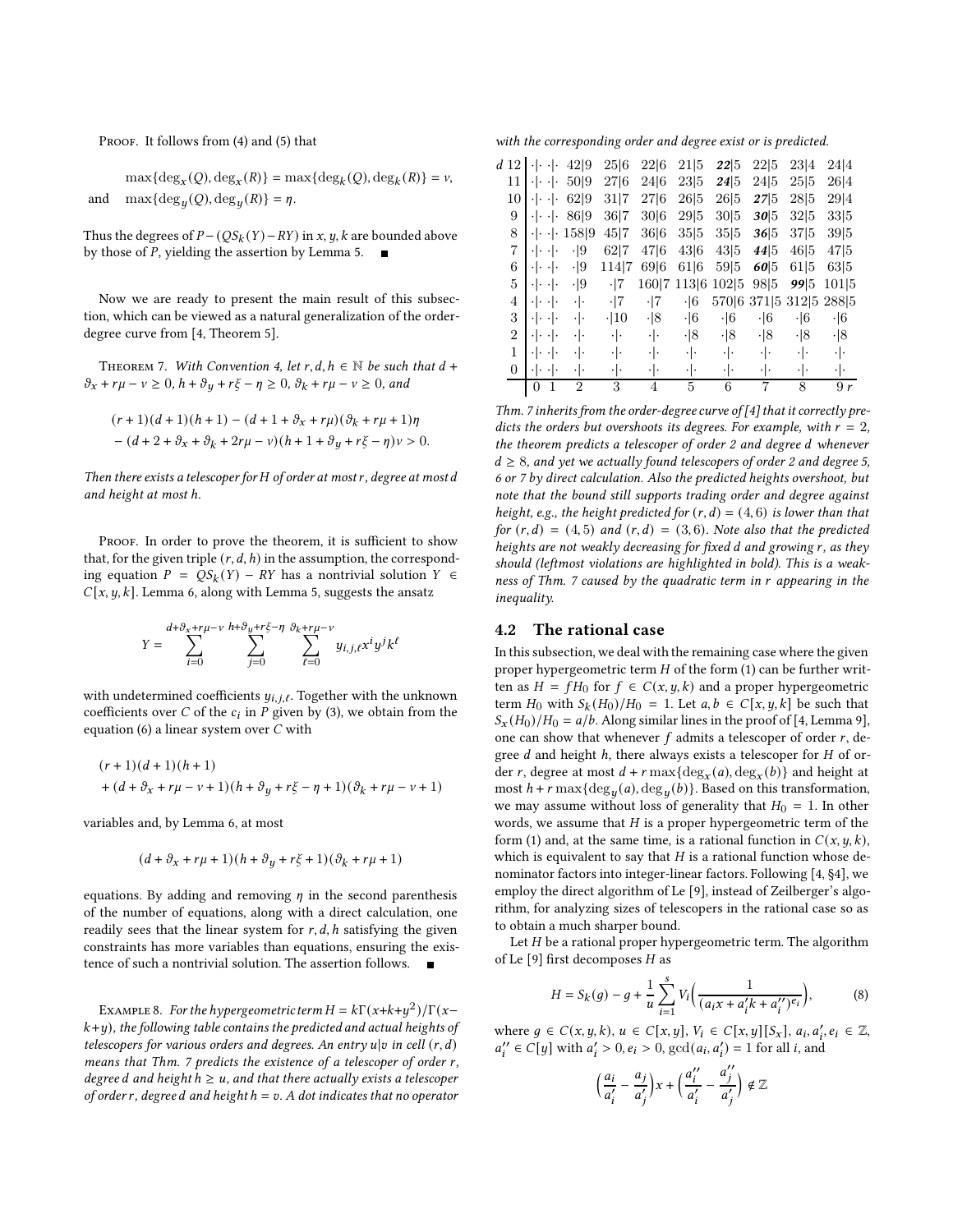for all  $i \neq j$  with  $e_i = e_j$ . Then for  $i = 1, ..., s$ , it computes an operator  $L_i \in C(x, y)[S_x]$  such that  $S_x^{a_i'} - 1$  is a right divisor of  $L_i(\frac{1}{u}V_i)$ . A common left multiple  $L \in C[x, y][S_x]$  of the operators  $L_1, \ldots, L_s$  finally leads to a telescoper for  $H$ .

Note that the main computational work happens in the last two steps. It is sensible to assume in the following degree analysis that we already know the decomposition [\(8\)](#page-4-2) and to express the bounds in terms of quantities from the last term in [\(8\)](#page-4-2), rather than from  $H$ .

<span id="page-5-1"></span>THEOREM 9. Let H be a rational proper hypergeometric term ad-mitting the decomposition [\(8\)](#page-4-2). For  $i = 1, \ldots, s$ , assume that  $V_i$  has degree  $\vartheta_i$  and height  $\tau_i$ . Let  $r, d, h \in \mathbb{N}$  be such that  $d \geq \deg_x(u)$ ,  $h \ge \deg_y(u)$ , and

$$
\begin{aligned} &(r+1)(d+1-\deg_x(u))(h+1-\deg_y(u))-\sum_{i=1}^s a_i'\partial_i\tau_i\\ &-(d+1-\deg_x(u))\sum_{i=1}^s a_i'\tau_i-(h+1-\deg_y(u))\sum_{i=1}^s a_i'\partial_i\\ &-(d+1-\deg_x(u))(h+1-\deg_y(u))\sum_{i=1}^s a_i' > 0 \end{aligned}
$$

Then there exists a telescoper  $L$  for  $H$  of order at most  $r$ , degree at most d and height at most h.

PROOF. According to the algorithm of Le [\[9\]](#page-8-11), it suffices to find some  $L \in C[x, y][S_x]$  and  $R_i \in C(x, y)[S_x]$  with the property that  $L(\frac{1}{u}V_i) = R_i(S_x^{a'_i} - 1)$  for all  $i = 1, ..., s$ .

Let  $\rho_i$  be the order of  $V_i$  for  $i = 1, \ldots, s$  and make an ansatz  $L = \tilde{L}u$  with

$$
\tilde{L} = \sum_{i=0}^{r} \sum_{j=0}^{d-\deg_{X}(u)} \sum_{\ell=0}^{h-\deg_{Y}(u)} c_{i,j,\ell} y^{\ell} x^{j} S_{x}^{i}.
$$

Then *L* has order *r*, degree *d*, height *h*, and  $L^{\frac{1}{u}}V_i = \tilde{L}V_i$  for  $i =$ 1, ..., s. It thus amounts to constructing operators  $R_i \in C[x, y][S_x]$ such that  $\tilde{L}V_i = R_i(S_x^{\alpha'_i} - 1)$ . Note that  $\tilde{L}V_i$  has order  $r + \rho_i$ , degree  $d-\deg_x(u)+\vartheta_i$  and height  $h-\deg_y(u)+\tau_i$ . Also note that  $S_x^{\alpha_i}-1$ has order  $a'_i$ , degree 0 and height 0. So we consider ansatzes for the  $R_i$  of order  $r + \rho_i - a'_i$ , degree  $d - \deg_x(u) + \vartheta_i$  and height  $h - \deg_y(u) + \tau_i$ , respectively.

Comparing coefficients with respect to  $x, y$  and  $S_x$  in all the required identities  $\tilde{L}V_i = R_i(S_x^{a'_i} - 1)$  leads to a linear system with

$$
\begin{aligned} &(r+1)(d-\deg_x(u)+1)(h-\deg_y(u)+1)\\ &+\sum_{i=1}^s (r+\rho_i-a_i'+1)(d-\deg_x(u)+\partial_i+1)(h-\deg_y(u)+\tau_i+1) \end{aligned}
$$

variables and

$$
\sum_{i=1}^s (r+\rho_i+1)(d-\deg_x(u)+\vartheta_i+1)(h-\deg_y(u)+\tau_i+1)
$$

equations. Since  $r$ ,  $d$ ,  $h$  satisfy the inequality given in the theorem, the number of variables exceeds the number of equations, and thus the resulting linear system has a nontrivial solution.

Example 10. For the rational function

$$
H = \frac{1}{x+y}(((y+1)^3+1)S_x - (x+y+y^3))(\frac{1}{x+3k+y}),
$$

the heights of telescopers predicted by Thm. [9](#page-5-1) and the heights of telescopers actually observed are as follows.

|  |  | $d \space 7$   $\cdot \mid \cdot \mid \cdot \mid \cdot 19 \mid 9 \mid 7 \mid 4 \mid 5 \mid 3 \mid 3 \mid 1$                                                                                                                                                                                                                                                                                                                                                                                                                                                                                        |  | $3 1 \t2 1 \t2 1 \t2 1 \t2 1 \t2 1$ |  |  |  |
|--|--|----------------------------------------------------------------------------------------------------------------------------------------------------------------------------------------------------------------------------------------------------------------------------------------------------------------------------------------------------------------------------------------------------------------------------------------------------------------------------------------------------------------------------------------------------------------------------------------------------|--|-------------------------------------|--|--|--|
|  |  | 6   $\cdot$   $\cdot$   $\cdot$   22 9 8 4 5 3 4 1                                                                                                                                                                                                                                                                                                                                                                                                                                                                                                                                                 |  | $3 1 \t2 1 \t2 1 \t2 1 \t2 1 \t2 1$ |  |  |  |
|  |  | $5 \cdot   \cdot   \cdot   \cdot   \cdot 28   9 \cdot 8   4 \cdot 5   3 \cdot 4   1$                                                                                                                                                                                                                                                                                                                                                                                                                                                                                                               |  | $3 1 \t3 1 \t2 1 \t2 1 \t2 1 \t2 1$ |  |  |  |
|  |  | $4 \cdot \cdot \cdot \cdot \cdot \cdot 46 9 \cdot 10 4 \cdot 6 3 \cdot 4 1$                                                                                                                                                                                                                                                                                                                                                                                                                                                                                                                        |  | $3 1 \t3 1 \t2 1 \t2 1 \t2 1 \t2 1$ |  |  |  |
|  |  | $3 \mid \cdot   \cdot \cdot   \cdot \cdot   \cdot 13 \mid 47 \mid 351 \mid 411 \mid 311 \mid 311 \mid 211 \mid 211$                                                                                                                                                                                                                                                                                                                                                                                                                                                                                |  |                                     |  |  |  |
|  |  | $2 \mid \cdot \mid \cdot \mid \cdot \mid \cdot \mid \cdot$ 28 4 10 3 6 1 4 1 4 1 3 1 3 1 2 1 2 1                                                                                                                                                                                                                                                                                                                                                                                                                                                                                                   |  |                                     |  |  |  |
|  |  | $1 \cdot   \cdot   \cdot   \cdot  $ $  \cdot   \cdot   \cdot  $ $  \cdot   \cdot  $ $  \cdot   \cdot  $ $  \cdot   \cdot   \cdot  $ $  \cdot   \cdot   \cdot   \cdot  $ $  \cdot   \cdot   \cdot   \cdot  $ $  \cdot   \cdot   \cdot   \cdot   \cdot  $ $  \cdot   \cdot   \cdot   \cdot   \cdot  $                                                                                                                                                                                                                                                                                                |  |                                     |  |  |  |
|  |  | $0\parallel\cdot\left\Vert \cdot\right\Vert +\cdot\left\Vert \cdot\right\Vert +\cdot\left\Vert \cdot\right\Vert +\cdot\left\Vert \cdot\right\Vert +\cdot\left\Vert \cdot\right\Vert +\cdot\left\Vert \cdot\right\Vert +\cdot\left\Vert \cdot\right\Vert +\cdot\left\Vert \cdot\right\Vert +\cdot\left\Vert \cdot\right\Vert +\cdot\left\Vert \cdot\right\Vert +\cdot\left\Vert \cdot\right\Vert +\cdot\left\Vert \cdot\right\Vert +\cdot\left\Vert \cdot\right\Vert +\cdot\left\Vert \cdot\right\Vert +\cdot\left\Vert \cdot\right\Vert +\cdot\left\Vert \cdot\right\Vert +\cdot\left\Vert \cdot\$ |  |                                     |  |  |  |
|  |  |                                                                                                                                                                                                                                                                                                                                                                                                                                                                                                                                                                                                    |  |                                     |  |  |  |

Thm. [9](#page-5-1) predicts orders and degrees correctly but the bound on the height overshoots. At least in this example, while the prediction supports trading order and degree against height, the actual operators seem to only allow for trading order against height. This might be a general phenomenon when  $s = 1$ .

### <span id="page-5-0"></span>5 CONTRACTION IDEALS

In [\[3\]](#page-8-2), it has been shown that order-degree curves are caused by socalled removable singularities. This analysis is more general than the results obtained in the previous sections in so far as it is not limited to operators obtained by a certain operation, e.g., creative telescoping, but applies to any operator ideal. At the same time, the "general" result below does not include the results stated above as special cases, because it depends on different assumptions on what is known about the operators at hand.

In the present section, we make an attempt at extending the analysis of [\[3](#page-8-2)] to order-degree-height surfaces. Although there is some theory about the removability of singularities in Ore algebras of the form  $C[x, y][\partial]$  [\[6,](#page-8-12) [13,](#page-8-13) [14](#page-8-14)], we will formulate our result in slightly different terms. For an operator  $L \in C[x, y][\partial]$ , let  $\langle L \rangle$  denote the ideal it generates in  $C(x, y)[\partial]$ . Then  $Con \langle L \rangle :=$  $\langle L \rangle \cap C[x, y][\partial]$  is an ideal of  $C[x, y][\partial]$ , called the *contraction* ideal of  $\langle L \rangle$ . We assume that some elements of the contraction ideal  $Con\langle L \rangle$  are given and study how they give rise to order-degreeheight surfaces about the elements of  $Con\langle L\rangle$ .

The construction proposed in [\[3](#page-8-2)] can be summarized as follows. Suppose we know two operators  $L \in C[x][\partial]$  and  $L_1 \in \text{Con}(L)$ . The goal is an estimate relating the orders  $r$  and the degrees  $d$  of the elements of  $Con \langle L \rangle$ . Suppose that  $\deg_{\partial}(L_1) > \deg_{\partial}(L)$  and let  $p \in C[x]$  and  $P \in C[x][\partial]$  be such that  $pL_1 = PL$ . Suppose further that  $deg_x(p) > deg_x(lc_{\partial}(P))$ . In order to search for elements of  $\text{Con}\langle L \rangle$  of order r and degree d, make an ansatz  $(Q_0 + Q_1 \frac{1}{p}P)L$ with some operators  $Q_0, Q_1 \in C[x][\partial]$  with

$$
deg_{\partial}(Q_0) \le r - deg_{\partial}(L),
$$
  
\n
$$
deg_x(Q_0) \le deg_x(P) - 1,
$$
  
\n
$$
deg_{\partial}(Q_1) \le r - deg_{\partial}(L_1),
$$
  
\n
$$
deg_x(Q_1) \le deg_x(p) - deg_x(lc_{\partial}(P)) - 1.
$$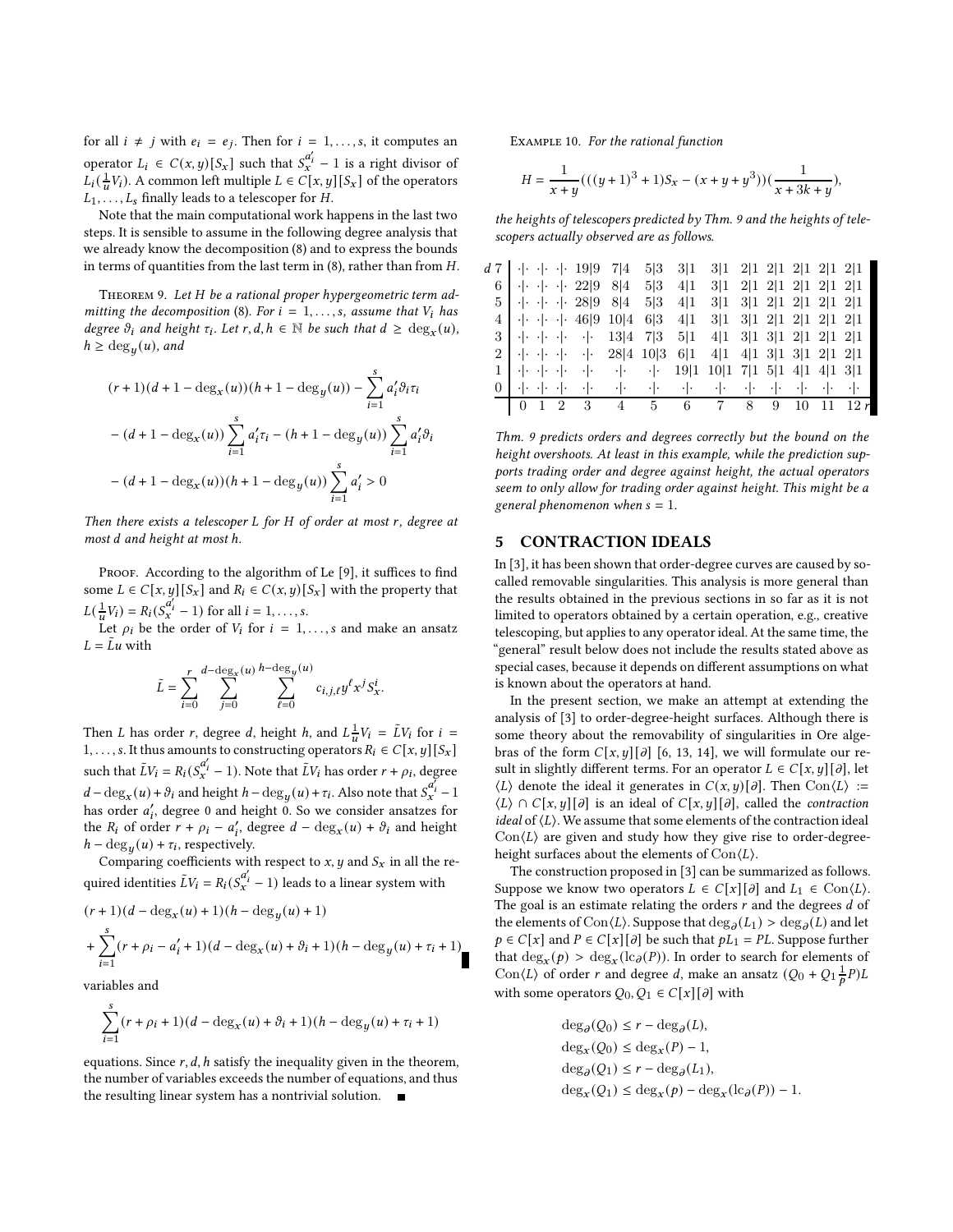Then  $\deg_x(Q_0 + Q_1 \frac{1}{p}P) \leq \deg_x(P) - 1$ , so if we equate the coefficients of all terms of degree >  $d-\deg_x(L)$  to zero, we obtain

$$
(r-\deg_{\partial}(L)+1)(\deg_x(P)-1-d+\deg_x(L))
$$

linear constraints on the

$$
(r - \deg_{\partial}(L) + 1) \deg_x(P)
$$
  
+ 
$$
(r - \deg_{\partial}(L_1) + 1)(\deg_x(p) - \deg_x(\mathrm{lc}_{\partial}(P)))
$$

undetermined coefficients of  $Q_0$  and  $Q_1$ . The linear system is underdetermined if  $r \ge \deg_{\partial}(L)$  and

$$
d \ge \deg_x(L) - \left(1 - \frac{\deg_{\partial}(L_1) - \deg_{\partial}(L)}{r + 1 - \deg_{\partial}(L)}\right) \left(\deg_x(p) - \deg_x(\mathrm{lc}_{\partial}(P))\right).
$$

This matches the formula in Thm. 9 of [\[3\]](#page-8-2) for the case  $m = 1$ . Observe that every nonzero solution of the linear system gives rise to a nonzero operator  $Q_0 + Q_1 \frac{1}{p}P$ , because the degree restrictions imposed in the ansatz imply that the leading coefficient of  $Q_1 \frac{1}{p}P$ is a proper rational function while  $Q_0$  has only polynomial coefficients, and then  $Q_0 + Q_1 \frac{1}{p} P = 0 \Rightarrow Q_0 = Q_1 = 0.$ 

For order-degree curves, the argument just sketched generalizes to the case where for the given  $L \in C[x][\partial]$  we know several operators  $L_1, \ldots, L_m \in \text{Con}(L)$ . However, the general proof given in [\[3\]](#page-8-2) makes use of the fact that  $C[x]$  is a Euclidean domain. If we turn to operators in  $C[x, y][\partial]$  we are faced with the problem that  $C[x, y]$  is not a Euclidean domain. This makes it less clear how the ansatz must be shaped in order to ensure that a nonzero solution of the linear system translates into a nonzero ideal element. Indeed, it seems impossible to formulate a general ansatz whose shape only depends on the orders, degrees, and heights of the operators involved. Instead, we must also take into account how many syzygies there are between the leading coefficients of the operators. This quantity, for which we introduce the following notation, will appear in our order-degree-height surface formula.

<span id="page-6-0"></span>DEFINITION 11. For polynomials  $u_1, \ldots, u_m \in C[x, y]$ , let

$$
Syz(u_1,...,u_m)
$$
  
 := { $(q_1,...,q_m) \in C[x,y]^m | q_1u_1 + \cdots + q_mu_m = 0$ }

denote their syzygy module. Let  $p_1, \ldots, p_m \in C[x, y] \setminus \{0\}$  and  $P_1, \ldots, P_m \in C[x, y][\partial] \setminus \{0\}$ . Suppose that  $\deg_{\partial}(P_1) \leq \cdots \leq$  $\deg_{\partial}(P_m)$ . For  $n \in \mathbb{N}$ , let  $m_n \in \{1, ..., m\}$  be maximal such that  $\deg_{\partial}(P_{m_n}) \leq n$ , let  $u_{\ell} := \sigma^{n-\deg_{\partial}(P_{\ell})} \left( \frac{\log(P_{\ell})}{P_{\ell}} \right)$  for  $\ell = 1, ..., m_n$ and define

$$
V_n = \left\{ (q_1, \dots, q_{m_n}) \in \text{Syz}(u_1, \dots, u_{m_n}) : \right. \\
\text{deg}_x q_\ell \le \text{deg}_x p_\ell - \text{deg}_x \text{lc}_\partial(P_\ell) \text{ and} \\
\text{deg}_y q_\ell \le \text{deg}_y p_\ell - \text{deg}_y \text{lc}_\partial(P_\ell) \text{ for all } \ell \right\}.
$$

We define  $c_n := \dim_C V_n$ .

By the following lemma, the sequence  $c_0, c_1, \ldots$  stabilizes at  $n = \max_{\ell=1}^m \deg_{\partial}(\overline{P_{\ell}})$ . In particular, for every operator L and every choice  $p_1, \ldots, p_m$  and  $P_1, \ldots, P_m$  as in Def. [11,](#page-6-0) there is a constant c such that  $\sum_{n=0}^{r-\deg_{\partial}(L)} c_n \leq (r - \deg_{\partial}(L) + 1)c$ .

LEMMA 12. Let  $p_1, \ldots, p_m$  and  $P_1, \ldots, P_m$  be as in Def. [11.](#page-6-0) If  $n \in \mathbb{Z}$ N is such that  $m_n = m_{n+1}$ , then  $c_n = c_{n+1}$ .

PROOF. Since  $\sigma$  is an automorphism, we have

$$
(q_1, ..., q_{m_n}) \in Syz(u_1, ..., u_{m_n})
$$
  
\n
$$
\Leftrightarrow (\sigma(q_1), ..., \sigma(q_{m_n})) \in Syz(\sigma(u_1), ..., \sigma(u_{m_n}))
$$

for all  $q_1, \ldots, q_{m_n}$ . Since  $\sigma$  is also assumed to preserve degrees,

 $\deg q_{\ell} \leq \deg p_{\ell} - \deg \log P_{\ell} \Leftrightarrow \deg \sigma(q_{\ell}) \leq \deg p_{\ell} - \deg \log P_{\ell}$ for all  $\ell$  and every choice of  $q_{\ell}$ , both for  $\deg = \deg_x$  and  $\deg =$  $\deg_y$ . Together with the assumption  $m_n = m_{n+1}$ , it follows that  $\dim_C V_n = \dim_C V_{n+1}.$ 

<span id="page-6-1"></span>THEOREM 13. Let  $L \in C[x, y][\partial]$  and let  $L_1, \ldots, L_m \in \text{Con}(L) \subseteq$  $C[x, y][\partial]$ . For all  $\ell = 1, ..., m$ , let  $p_{\ell} \in C[x, y] \setminus \{0\}$  and  $P_{\ell} \in$  $C[x, y][\partial]$  be such that  $p_{\ell}L_{\ell} = P_{\ell}L$ , the  $p_{\ell}$  are pairwise coprime,  $\deg_x p_\ell > \deg_x \log(P_\ell)$  and  $\deg_y p_\ell > \deg_y \log(P_\ell)$ . Define  $\lambda_{x,\ell}$ and  $\lambda_{u,\ell}$  by

$$
\begin{aligned} \lambda_{x,\ell} &:= \deg_x p_\ell - \deg_x \mathrm{lc}_{\partial}(P_\ell), \\ \lambda_{y,\ell} &:= \deg_y p_\ell - \deg_y \mathrm{lc}_{\partial}(P_\ell) \end{aligned}
$$

for all  $\ell$ , and let

$$
\eta_x = \max_{\ell=1}^m (\deg_x P_\ell - \deg_x \log_\ell P_\ell)), \quad \mu_x = \sum_{\ell=1}^m \deg_x(p_\ell),
$$
  

$$
\eta_y = \max_{\ell=1}^m (\deg_y P_\ell - \deg_y \log_\ell P_\ell)), \quad \mu_y = \sum_{\ell=1}^m \deg_y(p_\ell),
$$
  

$$
\xi_x = \sum_{\ell=1}^m (\deg_\partial(L_\ell) - 1) \deg_x(p_\ell), \xi_y = \sum_{\ell=1}^m (\deg_\partial(L_\ell) - 1) \deg_y(p_\ell).
$$
  
Let the numbers  $c_2, c_3, \ldots$  be as in Def. 11.

Let the numbers  $c_0, c_1, \ldots$  be as in Def. [11.](#page-6-0)

Let  $r, d, h \in \mathbb{N}$  be such that  $r \ge \deg_{\partial}(L)$ ,  $\deg_{\partial}(L_1)$ , ...,  $\deg_{\partial}(L_m)$ and

$$
\begin{aligned} &(r-\deg_{\partial}(L)+1)\Big(\tilde{\eta}_x\tilde{\eta}_y+\sum_{\ell=1}^m\lambda_{x,\ell}\lambda_{y,\ell}\\ &-(\tilde{\eta}_x+r\mu_x-\xi_x)(\tilde{\eta}_y+r\mu_y-\xi_y)\\ &+(d-\deg_x(L)+1+r\mu_x-\xi_x)(h-\deg_y(L)+1+r\mu_y-\xi_y)\Big)\\ &>\sum_{\ell=1}^m\deg_{\partial}(P_\ell)\lambda_{x,\ell}\lambda_{y,\ell}+\max_{\substack{n=0\\ n=0}}^{r-\deg_{\partial}(L)}c_n,\end{aligned}
$$

where  $\tilde{\eta}_x = \max(\eta_x, d - \deg_x(L) + 1)$  and  $\tilde{\eta}_y = \max(\eta_y, h$  $deg_y(L) + 1$ ). Then there exists a  $Q \in C(x, y)[\partial]$  such that  $QL \in$  $C[x, y][\partial]$  and  $QL \neq 0$  and  $\deg_{\partial}(QL) \leq r$  and  $\deg_x(QL) \leq d$  and  $\deg_y(QL) \leq h$ .

PROOF. For  $r, d, h \in \mathbb{N}$  as in the theorem, consider an ansatz

$$
Q := Q_0 + Q_1 \frac{1}{p_1} P_1 + \dots + Q_m \frac{1}{p_m} P_m
$$

for a left-multiplier Q for L. Note that for every choice  $Q_0, \ldots, Q_m \in$  $C[x, y][\partial]$  we have  $QL \in C[x, y][\partial]$ . Setting  $p_0 = 1$  and  $P_0 = 1$ , we can write  $Q = \sum_{\ell=0}^{m} Q_{\ell} \frac{1}{p_{\ell}} P_{\ell}$ . For  $\ell \geq 1$ , we choose the degree bounds  $\deg_x(Q_\ell) < \deg_x(p_\ell) - \deg_x \log_P(P_\ell) = \lambda_{x,\ell}$  and  $\deg_y(Q_\ell) < \deg_y(p_\ell) - \deg_y \log_p(P_\ell) = \lambda_{y,\ell}$ , and for  $\ell = 0$ , we choose the degree bounds  $\deg_x(Q_0) < \tilde{\eta}_x$  and  $\deg_y(Q_0) < \tilde{\eta}_y$ . We also impose the bounds  $\deg_{\partial}(Q_{\ell}) \leq r - \deg_{\partial}(P_{\ell}) - \deg_{\partial}(L)$ for all  $\ell$ . We then have  $\deg_{\partial}(QL) \leq r$  as well as  $\deg_x(Q) < \tilde{\eta}_x$ and  $\deg_y(Q) < \tilde{\eta}_y$ . In order to ensure the desired shape of QL, we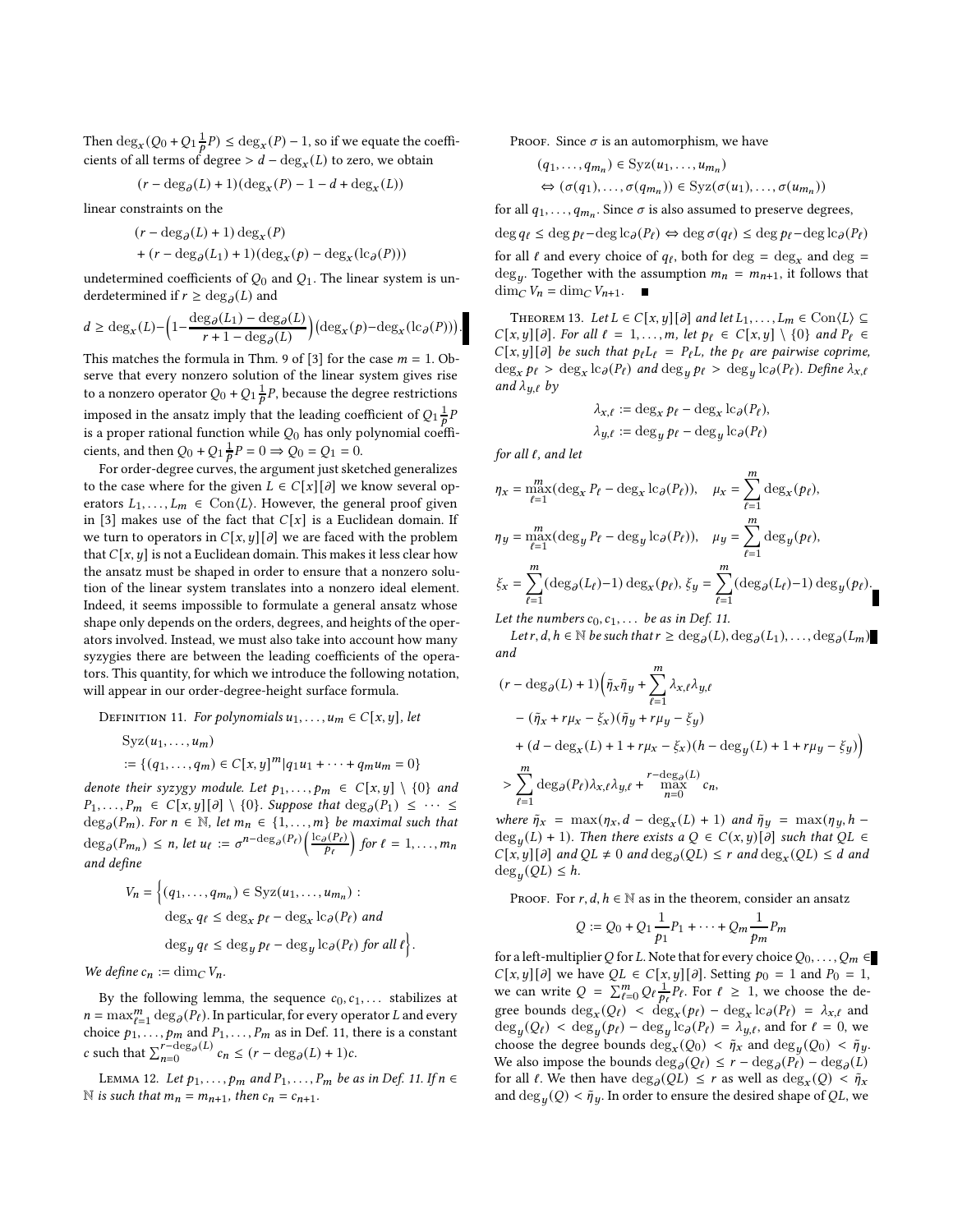equate undesired coefficients of  $Q$  to zero. Because  $\deg_x(QL)$  =  $\deg_x(Q) + \deg_x(L)$  and  $\deg_y(QL) = \deg_y(Q) + \deg_y(L)$ , we want Q to be such that  $deg_x(Q) \leq d - deg_x(L)$  and  $deg_y(Q) \leq h \deg_y(L)$ . Undesired coefficients are those which violate these degree conditions. Taking into account that the coefficients of  $Q$  are rational functions whose common denominator divides the polynomial  $\prod_{\ell=1}^m\prod_{i=0}^{\deg_\partial Q_\ell}\sigma^i(p_\ell)$ , which has x-degree at most  $r\mu_x-\xi_x$ and *y*-degree at most  $r\mu_y - \xi_y$ , we get

$$
\underbrace{(r - \deg_{\partial}(L) + 1)}_{\text{number of }\partial\text{-mono}} \underbrace{(\tilde{\eta}_x + r\mu_x - \xi_x)(\tilde{\eta}_y + r\mu_y - \xi_y)}_{\text{number of }\partial\text{-mono}}_{\text{in the numerator of }Q}
$$
\n
$$
- (d - \deg_x(L) + 1 + r\mu_x - \xi_x)(h - \deg_y(L) + 1 + r\mu_y - \xi_y)
$$

<sup>|</sup> {z } number of 𝑥-𝑦-monomials that are allowed to stay

Ι

equations. The number of unknowns in the ansatz is

 $\boldsymbol{m}$ 

$$
\begin{aligned} &\sum_{\ell=0}(\deg_{\partial}(Q_{\ell})+1)(\deg_{x}(Q_{\ell})+1)(\deg_{y}(Q_{\ell})+1)\\ &= (r-\deg_{\partial}(L)+1)\tilde{\eta}_{x}\tilde{\eta}_{y}+\sum_{\ell=1}^{m}(r-\deg_{\partial}(P_{\ell})-\deg_{\partial}(L)+1)\lambda_{x,\ell}\lambda_{y,\ell}\\ &= (r-\deg_{\partial}(L)+1)\Big(\tilde{\eta}_{x}\tilde{\eta}_{y}+\sum_{\ell=1}^{m}\lambda_{x,\ell}\lambda_{y,\ell}\Big)-\sum_{\ell=1}^{m}\deg_{\partial}(P_{\ell})\lambda_{x,\ell}\lambda_{y,\ell}. \end{aligned}
$$

If the number of variables exceeds the number of equations, the linear system will have nonzero solutions. However, a nonzero solution  $(Q_0, \ldots, Q_m)$  need not translate into a nonzero multiplier  $Q = \sum_{\ell=0}^{m} Q_{\ell} \frac{1}{p_{\ell}} P_{\ell}$ . There is a danger of cancellations. By the restrictions on the degrees, no cancellation can happen between  $Q_0$  and  $\sum_{\ell=1}^m \mathcal{Q}_{\ell} \frac{1}{p_{\ell}} P_{\ell}$ , because  $\mathcal{Q}_0$  has only polynomial coefficients while  $\sum_{\ell=1}^{m} Q_{\ell} \frac{1}{p_{\ell}} P_{\ell}$  is either zero or the leading coefficient is a proper rational function. It remains to avoid that  $\sum_{\ell=1}^m \mathcal{Q}_\ell \frac{1}{p_\ell} P_\ell$  is identically zero. If it is identically zero, there must in particular be a cancellation among the leading terms. Let  $n$  be maximal such that at least one of  $\left[\partial^n\right]Q_\ell\frac{1}{p_\ell}P_\ell$  is nonzero, where we write  $\left[\partial^i\right]X$  for the coefficient of  $\partial^i$  in  $X \in C(x, y)[\partial]$ . Then

$$
([\partial^{n-\deg_{\partial}(P_1)}]Q_1,\ldots,[\partial^{n-\deg_{\partial}(P_m)}]Q_m)
$$

belongs to the vector space  $V_n$  of Def. [11](#page-6-0) (coordinates  $\ell$  with  $n <$  $\deg_{\partial}(P_{\ell})$  are meant to be omitted). For each *n* there can be at most  $c_n$  many linearly independent solutions for which a cancellation happens. Therefore, if the number of variables exceeds the number of equations by more than  $\max_{n=0}^{r-\deg_{\partial}(L)} c_n$ , there must be at least one solution that does not completely cancel. Since this is the case if  $r$ ,  $d$ ,  $h$  are chosen as specified in the theorem, we are done.

EXAMPLE 14. Let  $L \in C[x, y][S_x]$  be the minimal telescoper of the hypergeometric term  $H = k\Gamma(x + k + y^2)/\Gamma(x - k + y)$  already considered in Example [8.](#page-4-3) It has order 2, degree 5, and height 9, and we have

$$
lc_{\partial}(L) = (2x + y^{2} + y)(x^{2} + xy^{2} + xy + y^{3} - 1).
$$

There is an  $L_1$  of  $Con\langle L \rangle$  of order 3, degree 8, height 8 and with

$$
lc_{\partial}(L_1) = 6x^2 + 6xy^2 + 6xy + 6x + y^4 + 4y^3 + 4y^2 + 3y.
$$

Applying Thm. [13](#page-6-1) to  $L$  and  $L_1$  gives the following height predictions for elements of  $Con\langle L\rangle$  of various orders r and degrees d (in comparison to the actual smallest heights for elements of the respective shape):

| d 10           |                 |           | $\cdot$  9      | 8 7         | 8 6        | 8 5           | 8 5        | 8 5        |
|----------------|-----------------|-----------|-----------------|-------------|------------|---------------|------------|------------|
| 9              |                 |           | $\cdot$  9      | 8 7         | 8 6        | 8 5           | 8 5        | 8 5        |
| 8              | ٠١.             | ٠١.       | $\cdot$  9      | 8 7         | 8 6        | 8 5           | 8 5        | 8 5        |
| 7              | $\cdot$ $\cdot$ | $\cdot$ . | $\cdot$  9      | 10 7        | 12 6       | 13 6          | 15 5       | 17 5       |
| 6              | ٠ .             | $ \cdot $ | $\cdot$  9      | 13 7        |            | $18 6\ 23 6$  | 28 5       | 33 5       |
| 5              | ٠١.             | $\cdot$ . | $\cdot$  9      | 23 7        | 38 7       | 53 6          | 68 5       | 83 5       |
| 4              | ٠١.             | ٠١.       | ٠ .             | $\cdot$  7  | $\cdot$  7 | $\cdot$ 6     | $\cdot$ 6  | $\cdot$  5 |
| 3              | ٠Ι.             |           | ٠١.             | $\cdot$  10 | $\cdot$  8 | $\cdot$ 6     | $\cdot$  6 | $\cdot$  6 |
| $\overline{2}$ |                 |           | ٠١.             | ٠ .         | ٠ .        | $\cdot$  8    | $\cdot$  8 | $\cdot$  8 |
| 1              |                 |           | ٠١٠             | ٠ .         | ٠ .        | ٠ ۰           | ٠١.        | ٠ .        |
| 0              |                 |           | $\cdot$ $\cdot$ | ٠١.         | ٠ .        | $\cdot \cdot$ | ٠١٠        | ٠ ۰        |
|                | 0               | 1         | $\overline{2}$  | 3           | 4          | 5             | 6          | 7 r        |

We see that Thm. [13](#page-6-1) overshoots but rightly indicates that order and degree can be traded against height, for example for  $(r, d) = (3, 8)$ , the predicted height is 8, which is less than the predicted height for  $(r, d) = (3, 7)$ . Also, similar to Thm. [7,](#page-4-1) for fixed d and increasing r the minimal predicted heights are not weakly decreasing. Like in Thm. [7,](#page-4-1) we blame the quadratic term in r appearing in the inequality for this behaviour. Thm. [13](#page-6-1) leads to better estimates than Thm. [7](#page-4-1) because knowing  $L$  and  $L_1$  in advance is a much stronger assumption than knowing the hypergeometric term H.

Thm. [13](#page-6-1) appears to be a natural generalization of the orderdegree curve from [\[3](#page-8-2)]. While this order-degree curve turns out to make quite accurate degree predictions, Thm. [13](#page-6-1) is not that sharp. As mentioned in the beginning, an order-degree curve for an operator L emerges if there are  $L_1$ ,  $P$ ,  $p$  with  $pL_1 = PL$  and  $deg_x(p) > deg_x(lc_{\partial}(P))$ . In the univariate case, we can arrange this situation whenever  $lc_{\partial}(L)$  has a removable factor. It can in fact always be arranged that  $lc_{\partial}(P) = 1$ . This is no longer true for operators in  $C[x, y][\partial]$ , because  $C[x, y]$  is not a Euclidean domain. As a consequence, it can happen (and seems to be common) that a factor of  $lc_{\partial}(L)$  can only be removed at the cost of introducing another factor into the leading coefficient.

Another interesting difference between Thm. [13](#page-6-1) and Thm. 9 of [\[3\]](#page-8-2) is that  $\deg_x(P)$  cancels out in the derivation of the orderdegree curve (cf. the summary at the beginning of this section), but it no longer cancels in the more general setting of Thm. [13.](#page-6-1) This difference is also responsible for the disturbing quadratic dependence on  $r$ , which has no counterpart in the univariate case.

## 6 CONCLUSION

We have shown several situations that order and degree can be traded against height. The effect was observed experimentally with actual operators and is supported by the theoretical bounds we have given. We believe that our results will be useful for deriving refined complexity analyses for operations involving operators that take heights into account.

Our results are limited to the case of operators in  $C[x, y][\partial]$  with  $y$ -degree as height, and it would be interesting to have analogous results for operators in  $\mathbb{Z}[x][\partial]$  with integer bitlength as height.